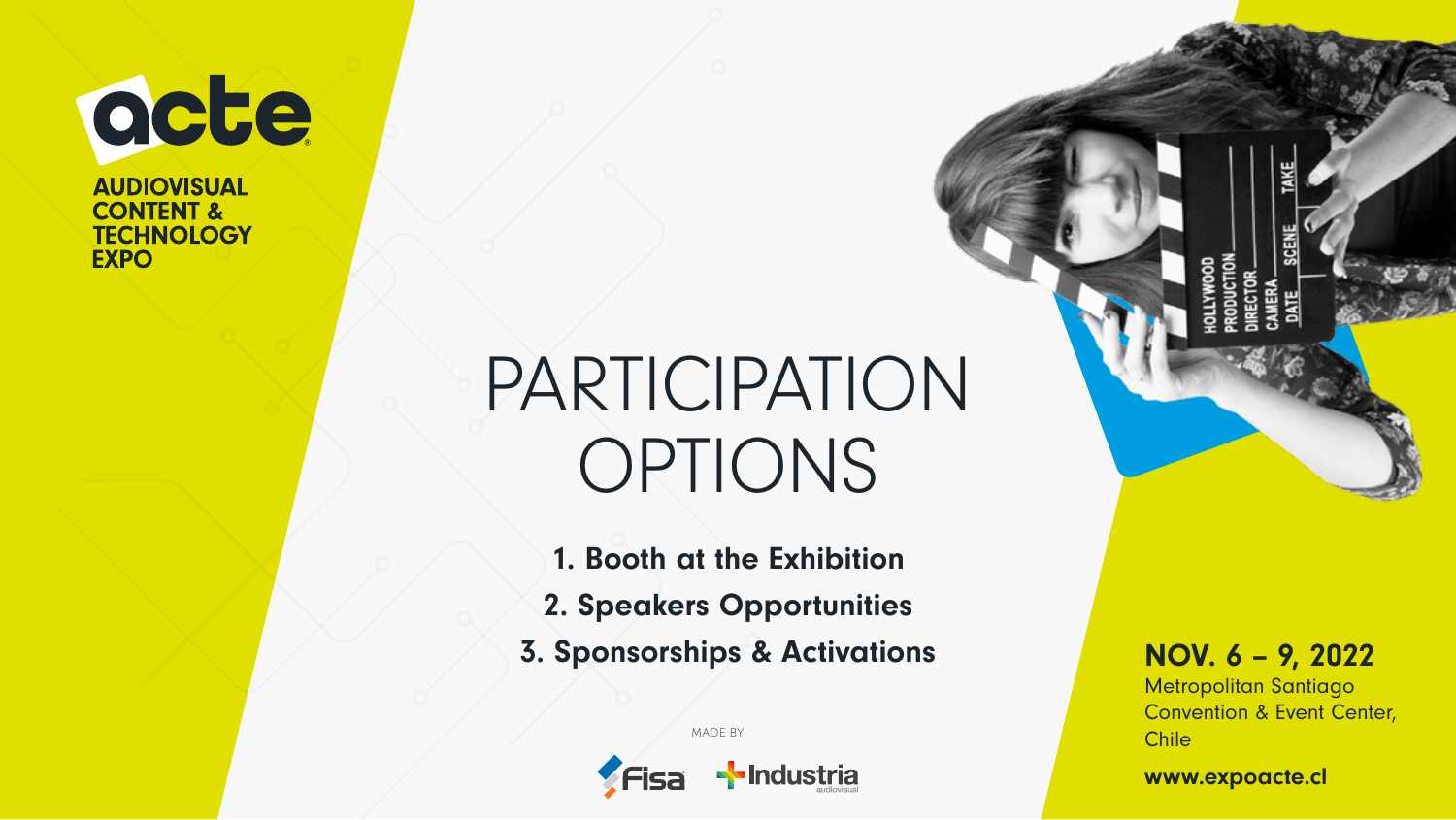## PARTICIPATION OPTIONS

### **Booth at the Exhibition**

#### Notes:

- 1. Booth equipped with round table, 2 chairs, trashcan and company name, and 2 badges for exhibitor staff.
- 2. Ticket allows to visit the exhibition and demonstration area, as well as attend the conferences on the main stage and conference room.
- 3. Includes presentation abstract and speaker info (photo, contact and brief CV)
- 4. It includes having an exhibitor profile, the possibility of adding products to the marketplace, meeting scheduling, which will be online 4 months (from 2 months prior to ACTE).
- 5. For example, welcome as an Exhibitor company in ACTE on LinkedIn, YouTube, Instagram, etc.

| <b>N° BOOTHS AVAILABLE</b>                                       | 4                | 5                | 21               | 10               | $\overline{3}$   | 5 <sup>5</sup>   |                  | $\overline{3}$   | $\overline{2}$    | $\overline{2}$    |
|------------------------------------------------------------------|------------------|------------------|------------------|------------------|------------------|------------------|------------------|------------------|-------------------|-------------------|
| Participation at ACTE:                                           |                  |                  |                  |                  |                  |                  |                  |                  |                   |                   |
| Booth option (1)                                                 | 6 sqm            | 8 sqm            | 9 sqm            | 12 sqm           | 15 sqm           | 18 sqm           | 21 sqm           | 36 sqm           | 42 sqm            | 45,5 sqm          |
| $N^{\circ}$ Tickets (2)                                          | 5                | 5                | 10               | 10               | 15               | 15               | 25               | 25               | 40                | 40                |
| N° Invitation for VIP Lounge                                     |                  |                  |                  |                  | 2                | 3                | 3                | 3                | $\overline{4}$    | $\overline{4}$    |
| Speaking slot at Main Stage                                      |                  |                  |                  |                  |                  |                  |                  | $\mathbf{1}$     |                   |                   |
| Mentioned at Opening ceremony                                    |                  |                  |                  |                  |                  |                  |                  | OK               | OK                | OK                |
| Mentioned at Conference program: website and<br>ACTE Connect (3) |                  |                  |                  |                  |                  |                  |                  | OK               | OK                | OK                |
| ACTE Connect (4):                                                | OK               | OK               | OK               | <b>OK</b>        | OK               | OK               | OK               | OK               | OK                | OK                |
| Brand presence:                                                  |                  |                  |                  |                  |                  |                  |                  |                  |                   |                   |
| Logo                                                             |                  |                  |                  |                  |                  |                  | Home web         | Home web         | Home web          | Home web          |
| Exhibitor list: website, catalogue* and ACTE venue               | OK               | OK               | OK               | OK               | OK               | OK               | OK               | OK               | OK                | OK                |
| Logo Registration Zone at ACTE                                   |                  |                  |                  |                  |                  |                  |                  |                  | OK                | OK                |
| Logo and Text in ACTE Newsletter                                 | OK               | OK               | OK               | OK               | OK               | OK               | OK               | OK               | OK                | OK                |
| Mentioned in Social Media (5)                                    | OK               | OK               | OK               | OK               | OK               | OK               | OK               | OK               | OK                | OK                |
| Interview in ACTE Newsletter, prior to ACTE                      |                  |                  |                  |                  |                  |                  | OK               | <b>OK</b>        | OK                | OK                |
| <b>PRICE + TAX</b>                                               | <b>USD 1.600</b> | <b>USD 2.135</b> | <b>USD 2.400</b> | <b>USD 3.200</b> | <b>USD 4.000</b> | <b>USD 4.800</b> | <b>USD 5.600</b> | <b>USD 9.610</b> | <b>USD 11.210</b> | <b>USD 12.140</b> |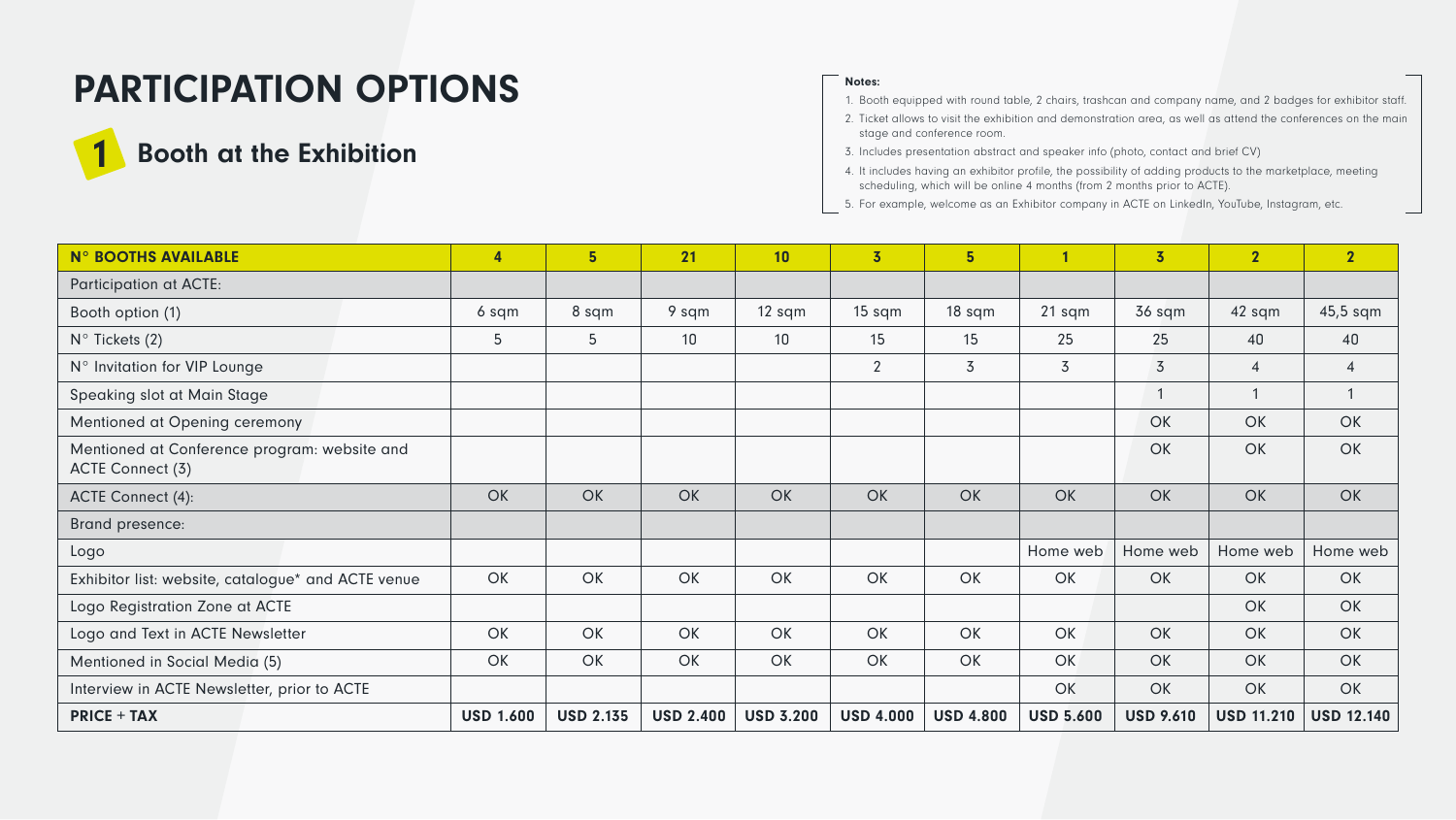### **PARTICIPATION OPTIONS** Contact us: sales@expoacte.cl

> Opcions for basic booth (Reference images for a 9 sqm booth) | > Options for Turn-key booth







#### EQUIPMENT FOR MODULATED BOOTHS:

• Panels

• 2 stools

• Plug

- Faschia with exhibitor name
- QR code with exhibitor information
- Carpet
- 1 high round table
- 
- Personalization with graphics and logos
- Attention counter, meeting tables
- Storage space

100% solved solution:

• Led screen



See available options.

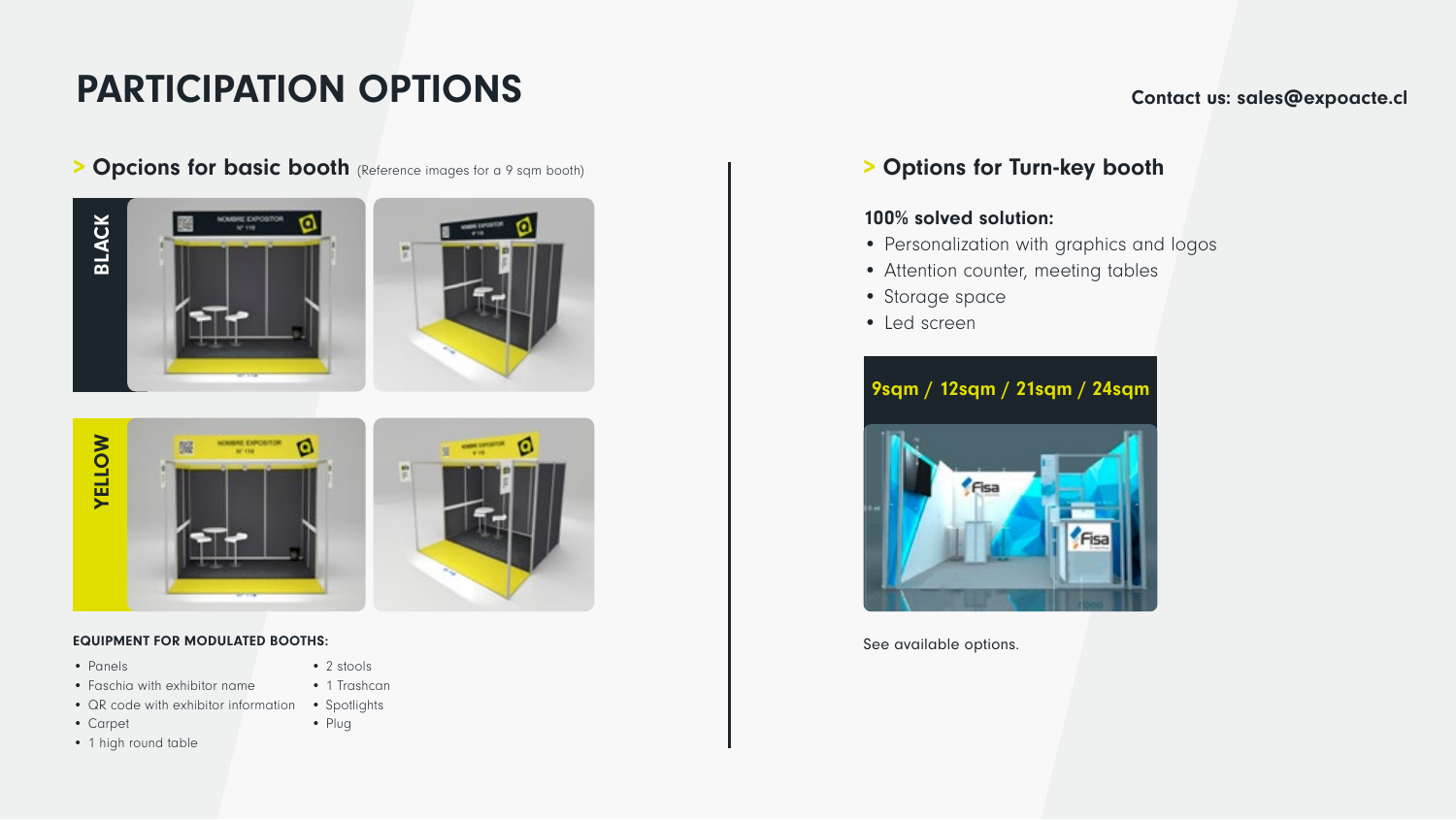## PARTICIPATION OPTIONS

## Speakers Opportunities

USD 2,625 + TAX

2

### Benefits of participation in ACTE:

- Visitors tickets
- Invitations to VIP Lounge
- One speaking slot, either in main stage or conference room
- Mentioned in conference program (website and ACTE Coonect) (3)
- Exhibitor profile at ACTE Connect

### Brand presence:

- Logo and Text in ACTE Newsletter
- Interview in ACTE Newsletter, previous to ACTE
- Mentioned in social media

#### Notes:

- 1. It allows to participate with a presentation (20 min), either on the main stage or at the conference room, in some of the panels that will be organized (1 hour of approximate duration). The topic must be coordinated with the ACTE organization. The speaker may do the presentation in person or through the ACTE Connect platform. Maximum 2 slots per company.
- 2. Ticket allows to visit the exhibition and demonstration area, as well as attend the conferences on the main stage and conference room.
- 3. Includes presentation abstract and speaker info (photo, contact and brief CV)
- 4. It includes having an exhibitor profile, the possibility of adding products to the marketplace, meeting scheduling, which will be online 6 months (from 2 months prior to ACTE).
- 5. For example, welcoming as speaker company in ACTE on LinkedIn, YouTube, Instagram, etc.